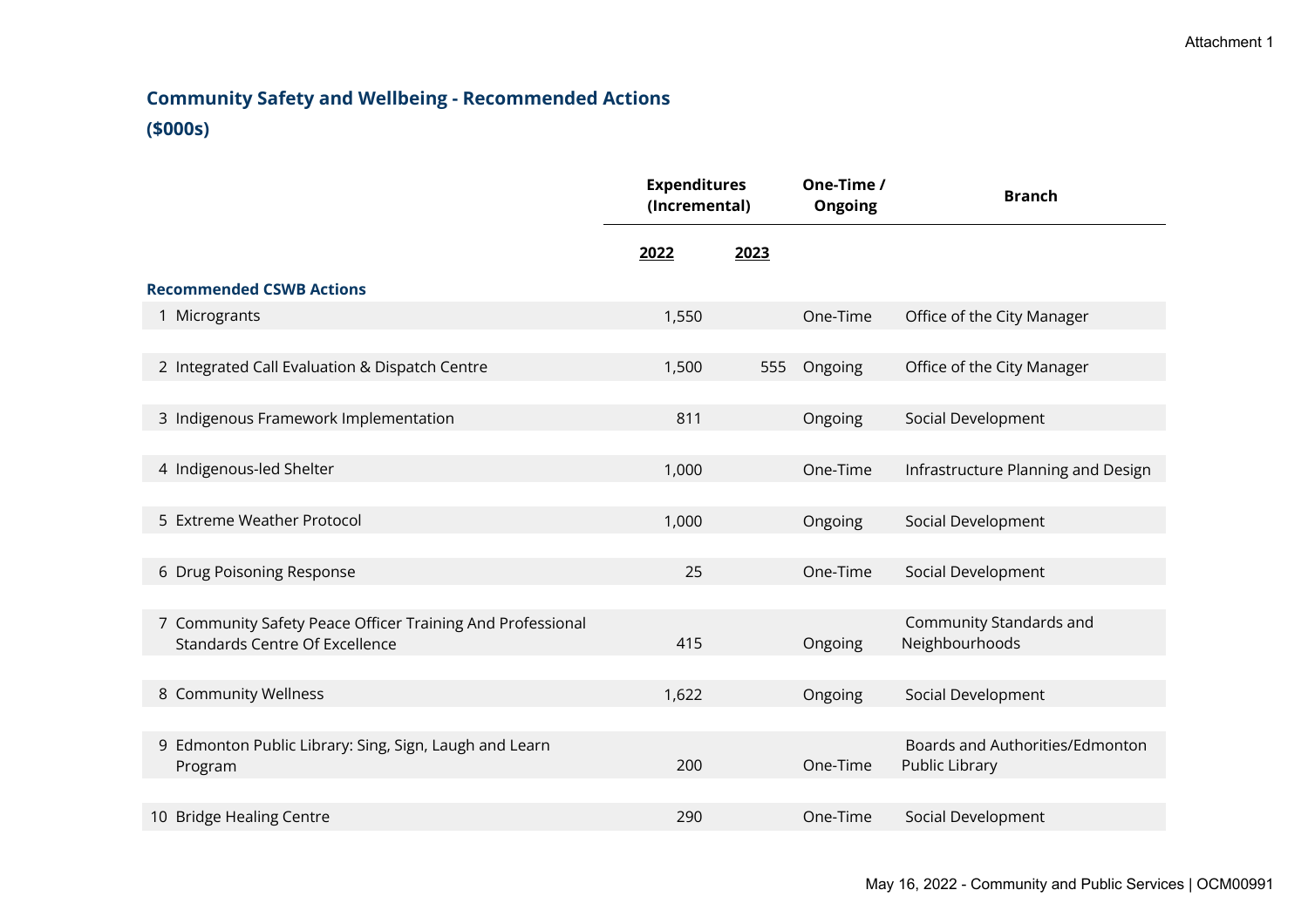## **Community Safety and Wellbeing - Recommended Actions (\$000s)**

| <b>Expenditures</b><br>(Incremental) |                         | One-Time /<br><b>Ongoing</b> | <b>Branch</b>                                |  |
|--------------------------------------|-------------------------|------------------------------|----------------------------------------------|--|
| 2022                                 | 2023                    |                              |                                              |  |
| 8,413                                | 555                     |                              |                                              |  |
|                                      |                         |                              |                                              |  |
| (8, 413)<br>$\blacksquare$           | (555)<br>$\blacksquare$ |                              | Corporate Expenditures/Corporate<br>Programs |  |
|                                      |                         |                              |                                              |  |